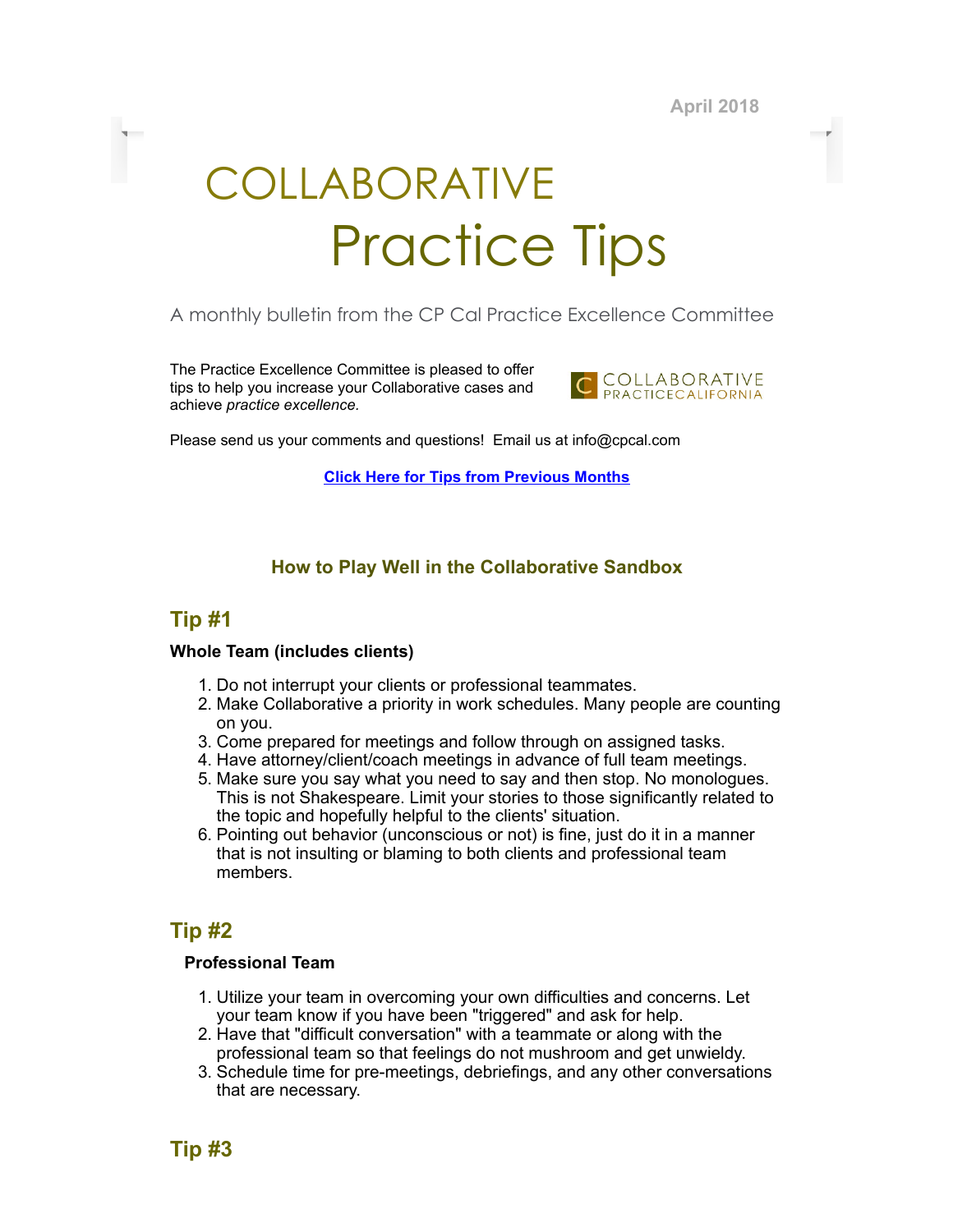## **Clients**

- 1. Allow the clients to come up with their own ideas and solutions and not necessarily hear yours first. Of course, make suggestions and provide guidance when needed.
- 2. Be a communication role model for the clients. Be respectful and polite, listen, reflect what you hear others saying, be honest and tactful.
- 3. Use non-violent messaging with your clients, such as using "I" statements.
- 4. Assist your client in understanding his/her behavior. Speak to the dynamics- behavior patterns, communication patterns.
- 5. Understand from your client what he/she needs from you. e.g. reminder to be less defensive.
- 6. Beware of the tendency to align with your client and being positional, which can undermine the Collaborative Process. Encourage problem solving.
- 7. Pay attention if you personally identify with your client's position. Maintain a professional perspective. Keep your own stuff out of it.





Join the Conversation #cpcal